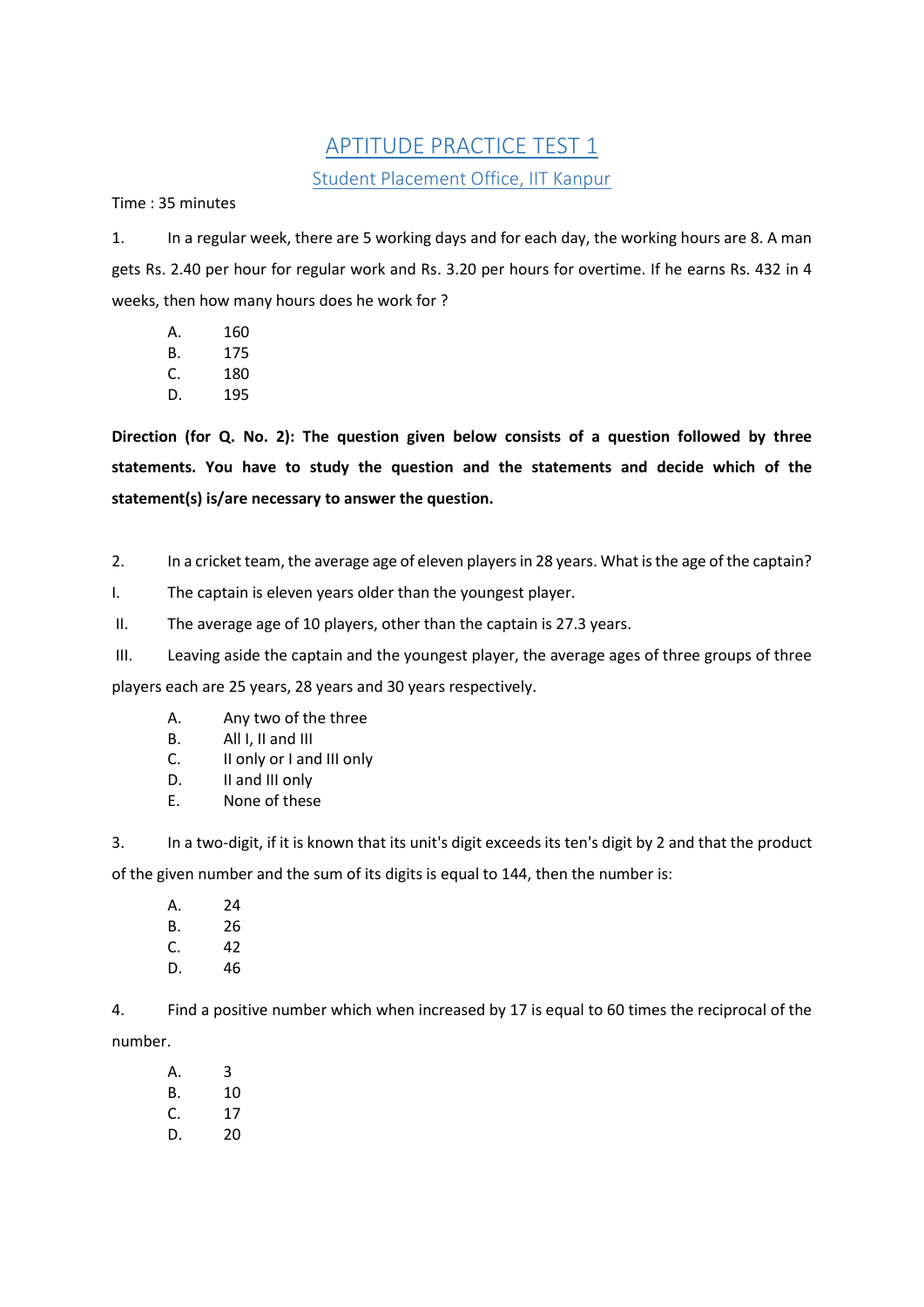5. Ayesha's father was 38 years of age when she was born while her mother was 36 years old when her brother four years younger to her was born. What is the difference between the ages of her parents?

- A. 2 years
- B. 4 years
- C. 6 years
- D. 8 years

**Direction (for Q. No. 6): The question given below consists of a question followed by three statements. You have to study the question and the statements and decide which of the statement(s) is/are necessary to answer the question.**

6. What is the present age of Tanya?

I. The ratio between the present ages of Tanya and her brother Rahul is 3 : 4 respectively.

II. After 5 years the ratio between the ages of Tanya and Rahul will be 4 : 5.

- III. Rahul is 5 years older than Tanya.
	- A. I and II only
	- B. II and III only
	- C. I and III only
	- D. All I, II and III
	- E. Any two of the three

7. In an election between two candidates, one got 55% of the total valid votes, 20% of the votes were invalid. If the total number of votes was 7500, the number of valid votes that the other candidate got, was:

A. 2700 B. 2900 C. 3000 D. 3100

8. A trader mixes 26 kg of rice at Rs. 20 per kg with 30 kg of rice of other variety at Rs. 36 per kg and sells the mixture at Rs. 30 per kg. His profit percent is:

- A. No profit, no loss
- B. 5%
- C. 8%
- D. 10%
- E. None of these

**Direction (for Q. No. 9): The question given below consists of a statement and / or a question and two statements numbered I and II given below it. You have to decide whether the data provided in the statement(s) is / are sufficient to answer the given question. Read the both statements and**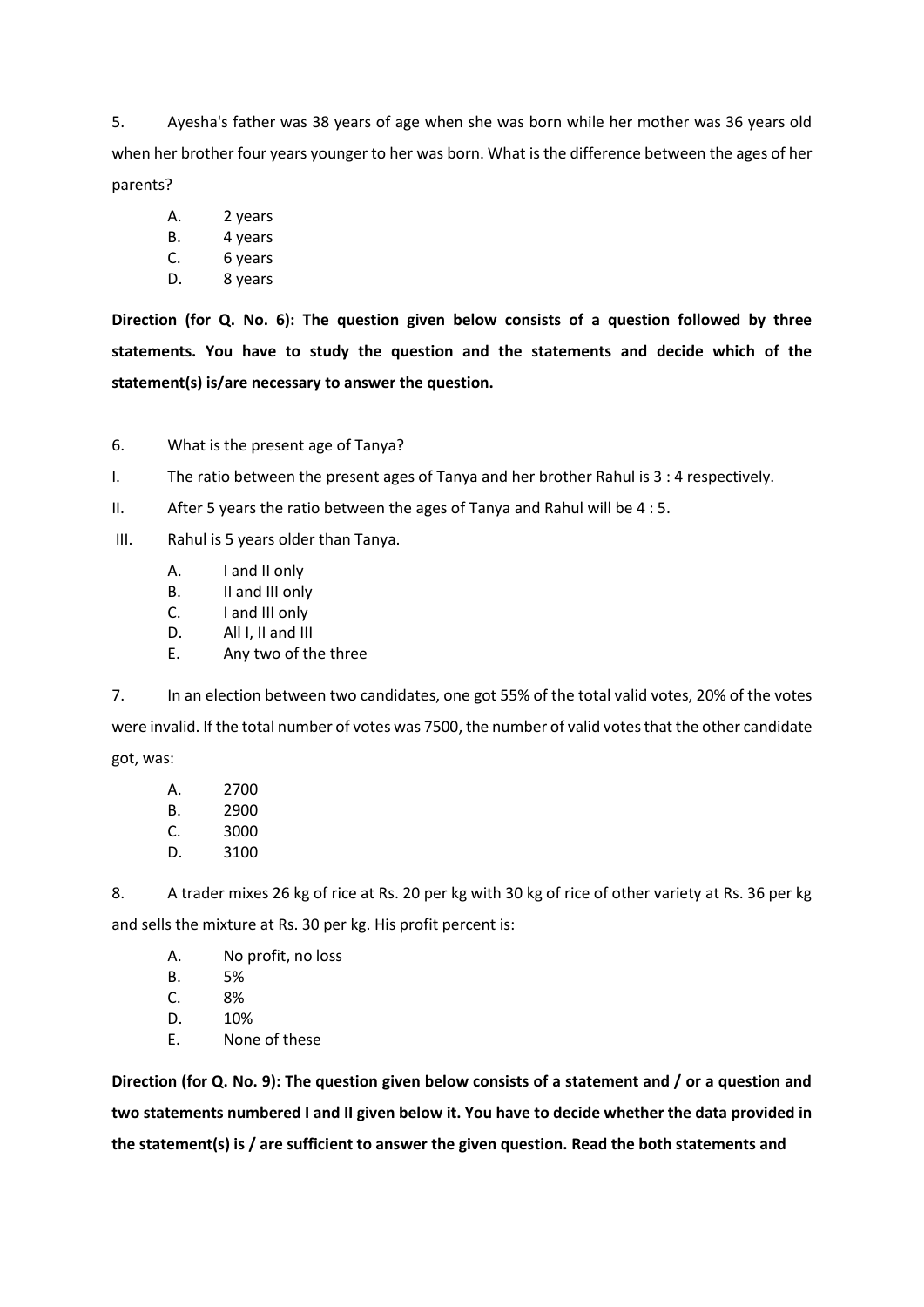**Give answer (A) if the data in Statement I alone are sufficient to answer the question, while the data in Statement II alone are not sufficient to answer the question.**

**Give answer (B) if the data in Statement II alone are sufficient to answer the question, while the data in Statement I alone are not sufficient to answer the question.**

**Give answer (C) if the data either in Statement I or in Statement II alone are sufficient to answer the question.**

**Give answer (D) if the data even in both Statements I and II together are not sufficient to answer the question.**

**Give Answer (E) if the data in both Statements I and II together are necessary to answer the question.**

9. A man mixes two types of rice (X and Y) and sells the mixture at the rate of Rs. 17 per kg. Find his profit percentage.

I. The rate of X is Rs. 20 per kg.

- II. The rate of Y is Rs. 13 per kg.
	- A. I alone sufficient while II alone not sufficient to answer
	- B. II alone sufficient while I alone not sufficient to answer
	- C. Either I or II alone sufficient to answer
	- D. Both I and II are not sufficient to answer
	- E. Both I and II are necessary to answer

10. An industrial loom weaves 0.128 metres of cloth every second. Approximately, how many seconds will it take for the loom to weave 25 metres of cloth?

- A. 178
- B. 195
- C. 204
- D. 488

11. A takes twice as much time as B or thrice as much time as C to finish a piece of work. Working

together, they can finish the work in 2 days. B can do the work alone in:

- A. 4 days
- B. 6 days
- C. 8 days
- D. 12 days

12. If  $log 27 = 1.431$ , then the value of  $log 9$  is:

- A. 0.934
- B. 0.945
- C. 0.954
- D. 0.958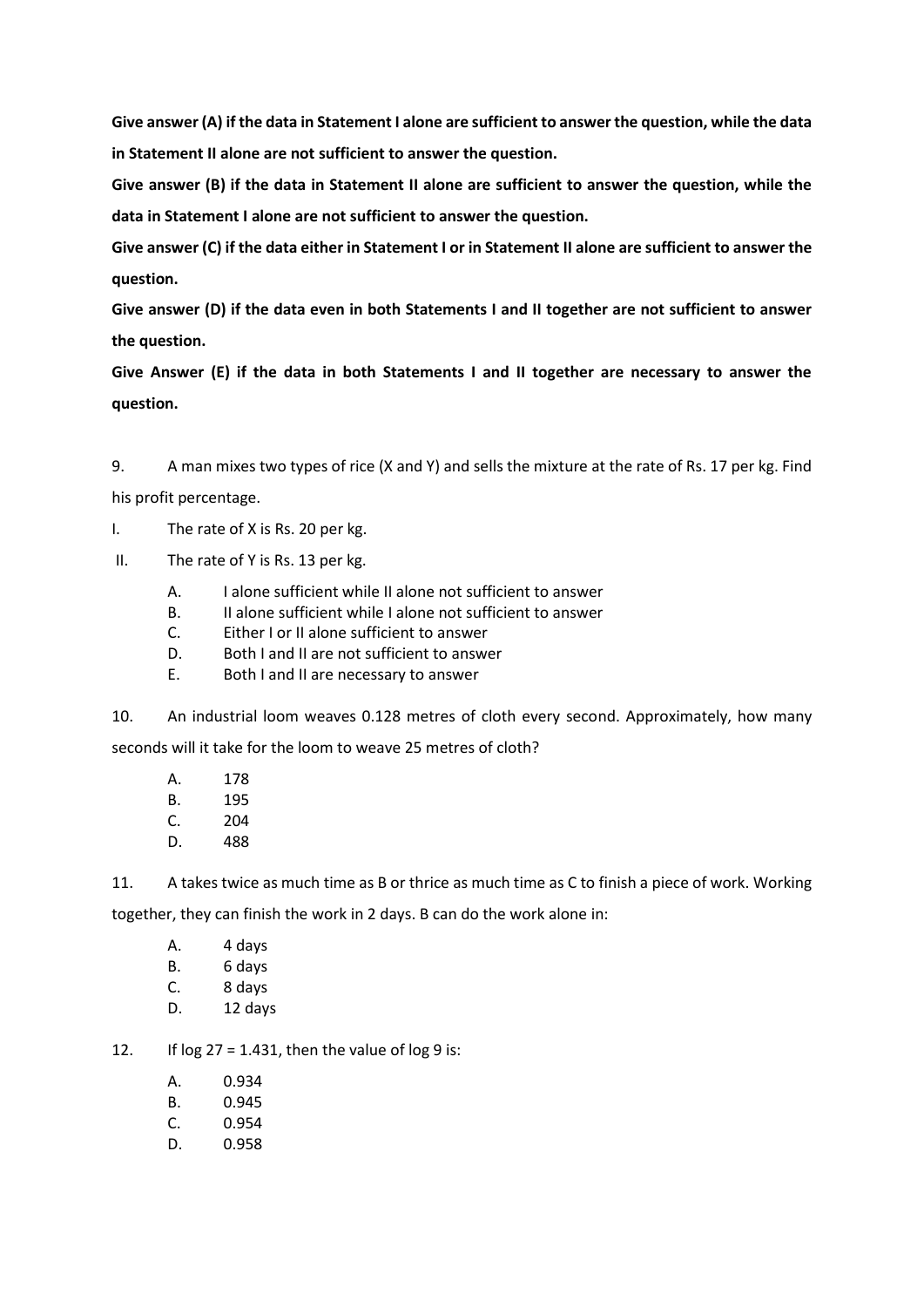13. If  $log_{10} 2 = 0.3010$ , the value of  $log_{10} 80$  is:

- A. 1.6020
- B. 1.9030
- C. 3.9030
- D. None of these

14. The ratio between the length and the breadth of a rectangular park is 3 : 2. If a man cycling along the boundary of the park at the speed of 12 km/hr completes one round in 8 minutes, then the area of the park (in sq. m) is:

- A. 15360
- B. 153600
- C. 30720
- D. 307200

15. The slant height of a right circular cone is 10 m and its height is 8 m. Find the area of its curved surface.

A.  $30π \, m^2$ B.  $40π \, m^2$ C.  $60π \, m^2$ D.  $80π \, m^2$ 

16. A man wants to sell his scooter. There are two offers, one at Rs. 12,000 cash and the other a credit of Rs. 12,880 to be paid after 8 months, money being at 18% per annum. Which is the better offer?

- A. Rs. 12,000 in cash
- B. s. 12,880 at credit
- C. Both are equally good
- D. [NIL]

17. The banker's discount of a certain sum of money is Rs. 72 and the true discount on the same sum for the same time is Rs. 60. The sum due is:

- A. Rs. 360 B. Rs. 432 C. Rs. 540
- D. Rs. 1080

18. A man standing at a point P is watching the top of a tower, which makes an angle of elevation of 30° with the man's eye. The man walks some distance towards the tower to watch its top and the angle of the elevation becomes 60º. What is the distance between the base of the tower and the point P?

- A. 43 units
- B. 8 units
- C. 12 units
- D. Data inadequate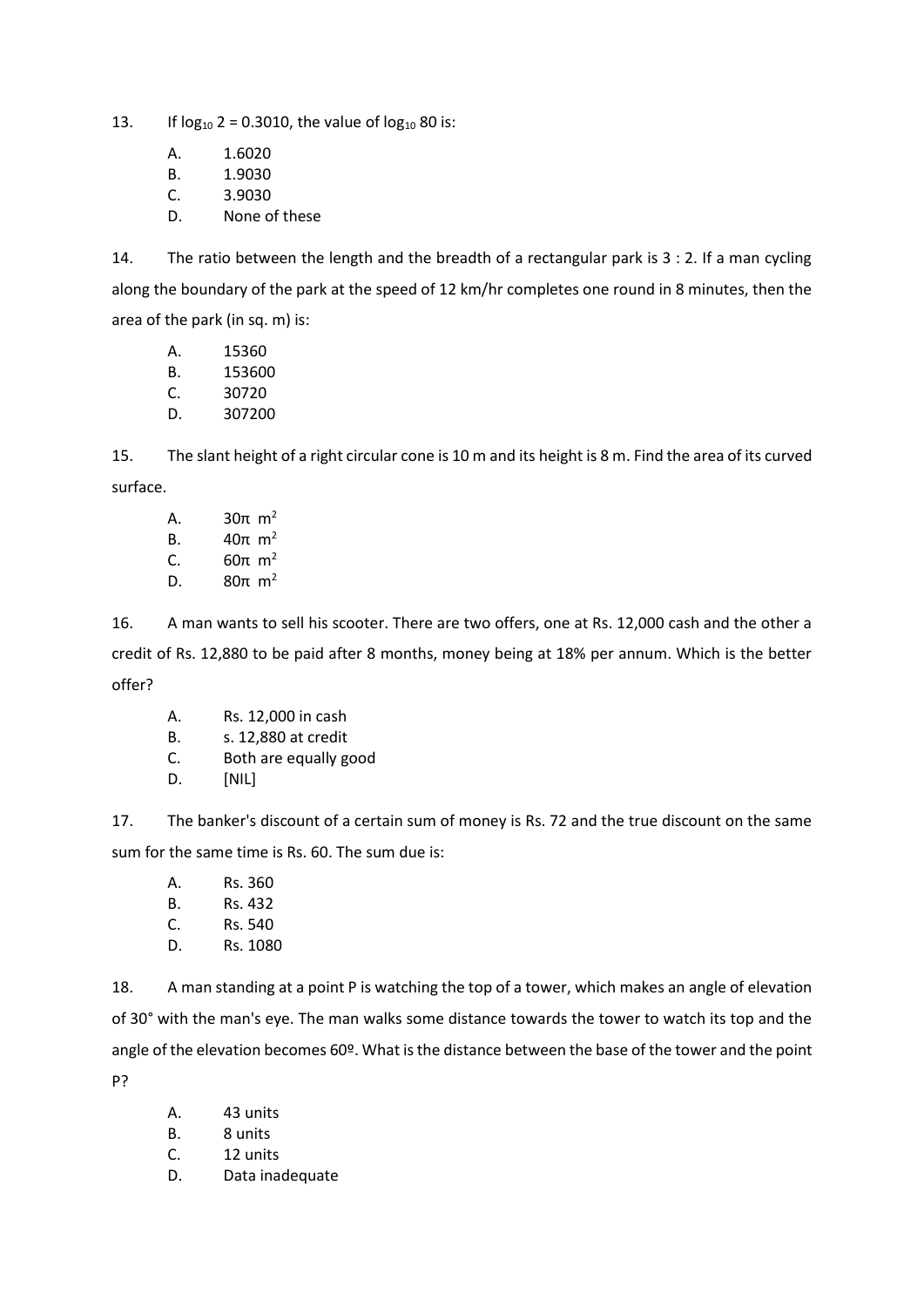## E. None of these

## **Direction (for Q. No. 19): Insert the missing number.**

19. 8, 7, 11, 12, 14, 17, 17, 22, (....)

A. 27 B. 20 C. 22 D. 24

**Directions (Q 20 – 22):** Use the following table to answer the following questions.

| Major            | <b>Males</b><br>(in thousands) | <b>Females</b><br>(in thousands) | <b>Employed in Field</b><br>(in thousands) | <b>Employed in</b><br><b>Another Field</b><br>(in thousands) |
|------------------|--------------------------------|----------------------------------|--------------------------------------------|--------------------------------------------------------------|
| Science          | 512.8                          | 647.2                            | 212.4                                      | 568.6                                                        |
| Computer science | 126.7                          | 37.3                             | 95.2                                       | 45.3                                                         |
| Math             | 23.6                           | 20.4                             | 5.9                                        | 23.5                                                         |
| Psychology       | 58.0                           | 194.7                            | 18.4                                       | 144.4                                                        |
| Engineering      | 143.6                          | 39.4                             | 117.2                                      | 28.0                                                         |

20. According to the data in the table, what percent of engineering graduates are unemployed?

- a) 15.3%
- b) 20.7 %
- c) 23.9 %
- d) 37.8 %
- e) 64.0 %

21. Which major has the highest percent of graduates employed in their field?

- a) Science
- b) Computer Science
- c) Math
- d) Psychology
- e) Engineering

22. If women account for 40% of the science graduates employed in their field, what is the approximate ratio among science graduates of women employed in their field to men employed outside their field?

- a) 1:4
- b) 7:25
- c) 1:2
- d) 14:25
- e) 2:3

**Directions (for Q. 23 – 24): These questions are based on the following information.**

**Eight scientists A, B, C, .D, E, F, G, and H of three different field of Astrophysics, robotics**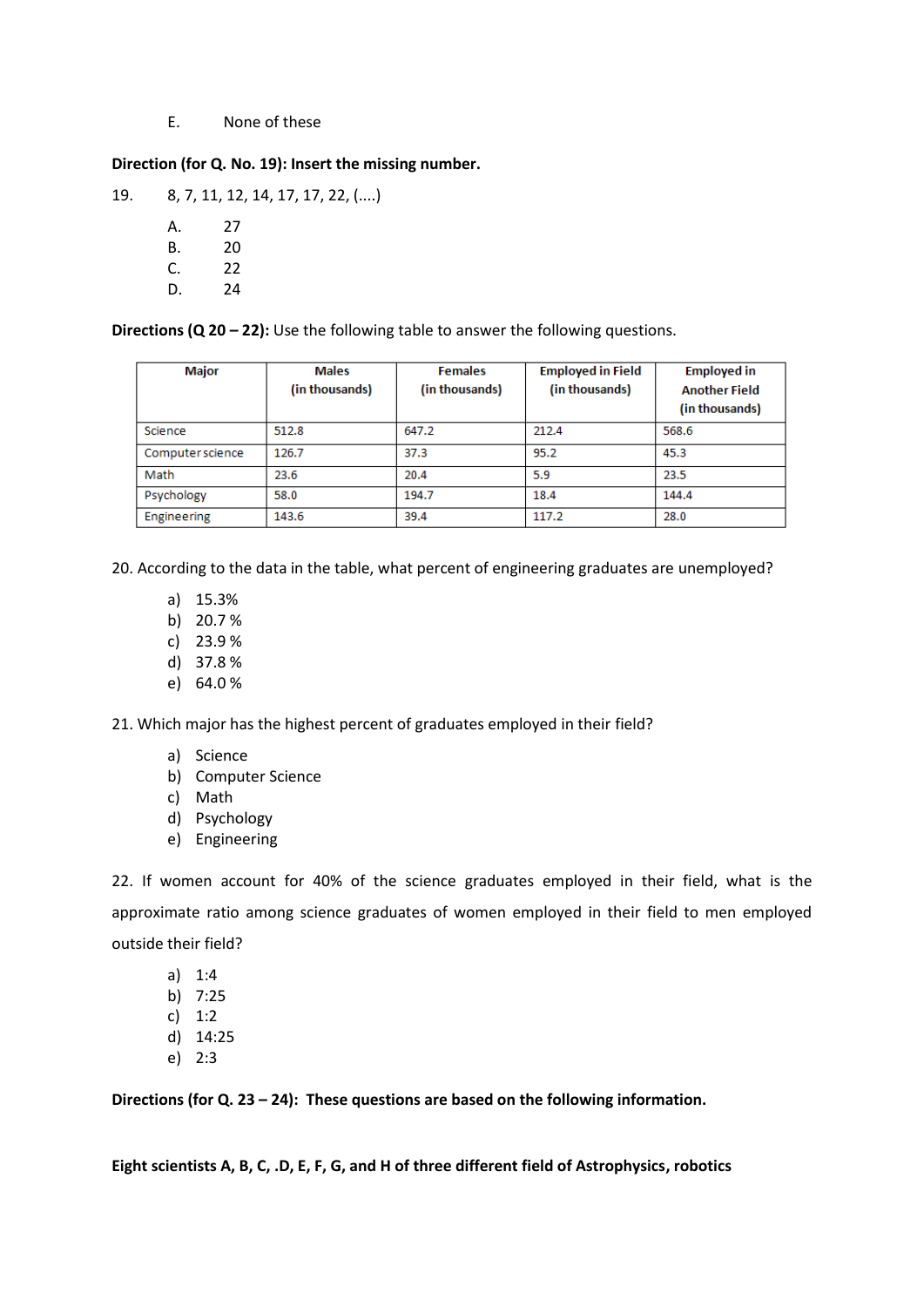**Nanotechnology are attending international Science summit. They are from three different countries lndia, the USA, China. No two scientists from the same country are in the same field. The following information is known about them.**

**There are at least two scientists from each field and from each country.**

**l. A, D and F are from the same field. D is from the USA.**

**ll. Only B and F are scientists from China. Neither B nor F is a Nanotechnology scientist.**

**III. E is a scientist in Robotics and he is from lndia.**

**lV. G and H are from the same country and it is not lndia, G is a scientist in Nanotechnology.**

**V. There are exactly three lndian scientists.** 

23. Who is the lndian Astrophysicist?

a) E b) A c) C d) D e) None of these f) Cannot be determined

24. Who is the robotics scientists from USA?

a) B b) E c) G d) H e) None of these f) Cannot be determined

**Directions (Q. 25 – 30): Use the following information to answer all the questions.**

**A panel of music historians ranked eight contemporary songwriters – Jackson, King, Lennon, Mitchell, Nicks, Prince, Simon, and Wonder – according to their relative impact on the evolution of the popular song form. No other songwriters were considered, and there were no ties in the final ranking. The ranking of the songwriters met the following conditions:**

**Nicks was ranked higher than Lennon but lower than Simon.**

**Prince was ranked lower than both Mitchell and Jackson.**

**Wonder was ranked lower than Nicks.**

**Jackson was ranked higher than Simon.**

**Nicks was ranked higher than King.**